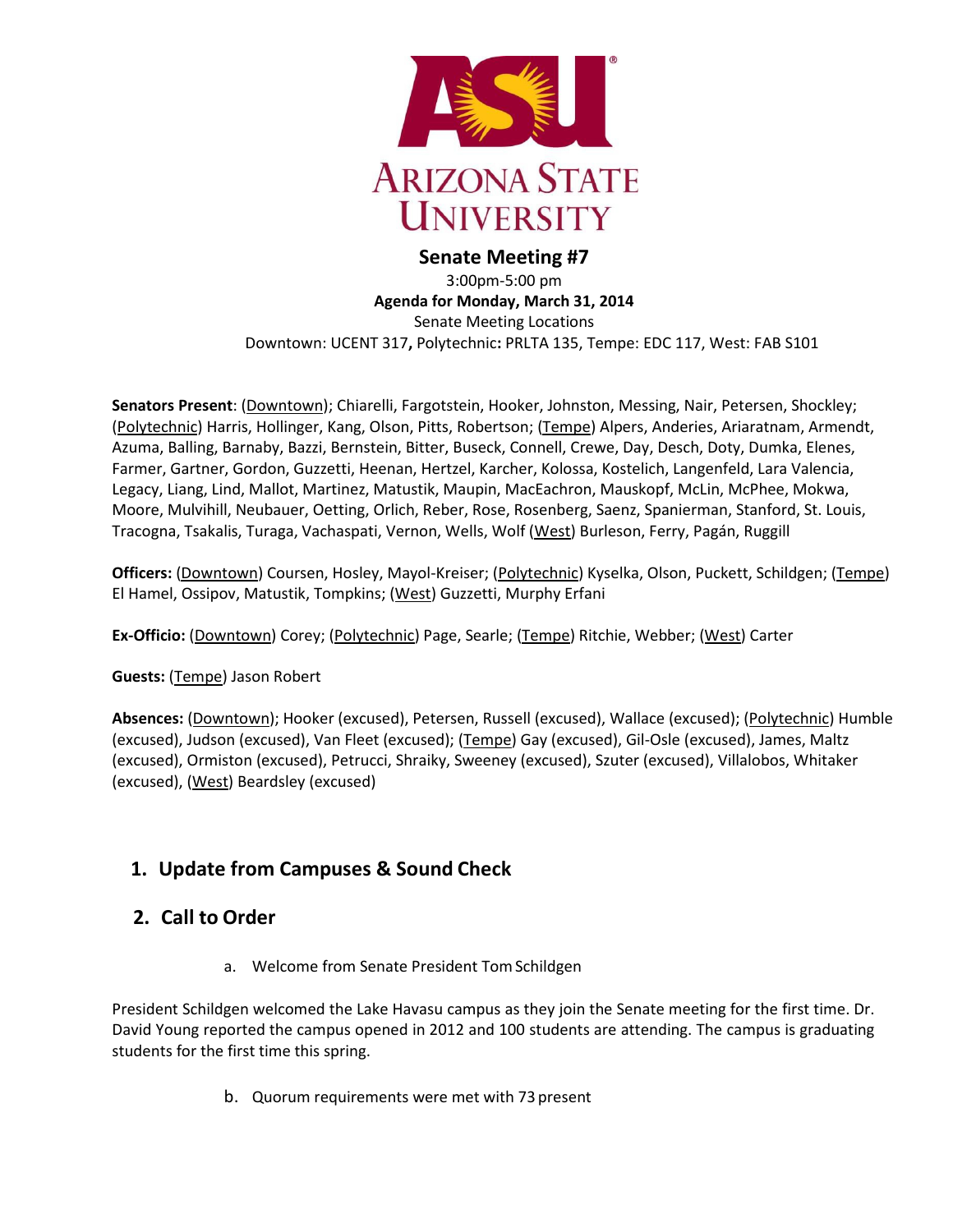## **3. Provost's Report-**Robert Page

Provost Page stated that a merit increase exercise is underway. Work with the deans continues in an effort to establish merit pools. An announcement should be made soon; at this time resources are being consolidated to make the increases possible. Provost Page commented on the importance of engaging in the senate and shared governance and thanked everyone for their efforts.

## **4. UAC Chair's Report –** Thomas Schildgen

Senate President Tom Schildgen gave the following

- The Task Force on Institutional Ethics and Integrity met throughout the year, reviewing existing university policies in order to create a framework for ethics and integrity. Discussion at their last meeting on March 20, 2014 focused on messaging this framework with the goal of helping students understand ethics and integrity when they first arrive on campus. A report from the task force was sent to the President and Provost.
- The Arizona Board of Regents will meet on April 3-4, 2014 at the University of Arizona. The campus presidents will attend Thursday's meeting. Friday's meeting is an executive session.
- The University Academic Council passed a resolution at their last meeting in support of professional service at ASU. The key points of the resolution include: faculty control the curriculum, the quality and reputation of the university depends on the faculty, shared governance is crucial, the committee system is important to decision-making, and faculty committees oversee the curriculum and standards. As a result, faculty service on committees and of the Senate should be recognized and encouraged. This resolution is in a response to a concern about increasing faculty participation on committees and in leadership positions and the acknowledgement of that service in their annualevaluations.
- The Non-Tenure Track Faculty committee met on March 26, 2014, and continues work on position papers including: defining the role and value of non-tenure track faculty, professional development, classification of lecturers and clinical professors according to discipline and traditions, and options for emeriti status. Committee members are researching non-tenure track issues at other universities and continue to identify issues.
- The Ad Hoc Committee on Resources and Protocol for Domestic Violence and Intimate Partner Abuse continues its work on a website that will coordinate university resources. A report from the committee is expected at the last Senate meeting in April.
- The Task Force on the Constitution and Bylaws concluded their work. The task force will present a motion as a first read at today's meeting. A second read and vote on substantive and perfecting changes to the Bylaws will take place on April 28, 2014. The academic assembly will be voting on the proposed amendments to the articles in the senate constitution inmid-April.
- The Data Archive Task Force, a subcommittee of the Research and Creative Activities Committee, provided a report to the Senate office at the end of February which is posted on the Senate website. Senator Michael Rosenberg reported that their task was to review University policies pertaining to research data including accessibility and infrastructure as a result of changes in federal policy. Their recommendations include creating a data archive working group next year.
- The RCA Committee is evaluating laboratory safety practices. A meeting was held recently pertaining to creating a laboratory safety document. The committee discussed two Senate motions that are forthcoming: a new ACD policy on safety to highlight the importance of laboratory safety and responsibility of faculty. President Schildgen stated that there are a variety of laboratories at the University, and a comprehensive lab safety document is needed.
- Outstanding faculty accomplishments include Professor Michael C. Barton who won the *Digging Into Data* challenge recently, and Regents Professor Charlie Arntzen for presenting at a nationalBiodefense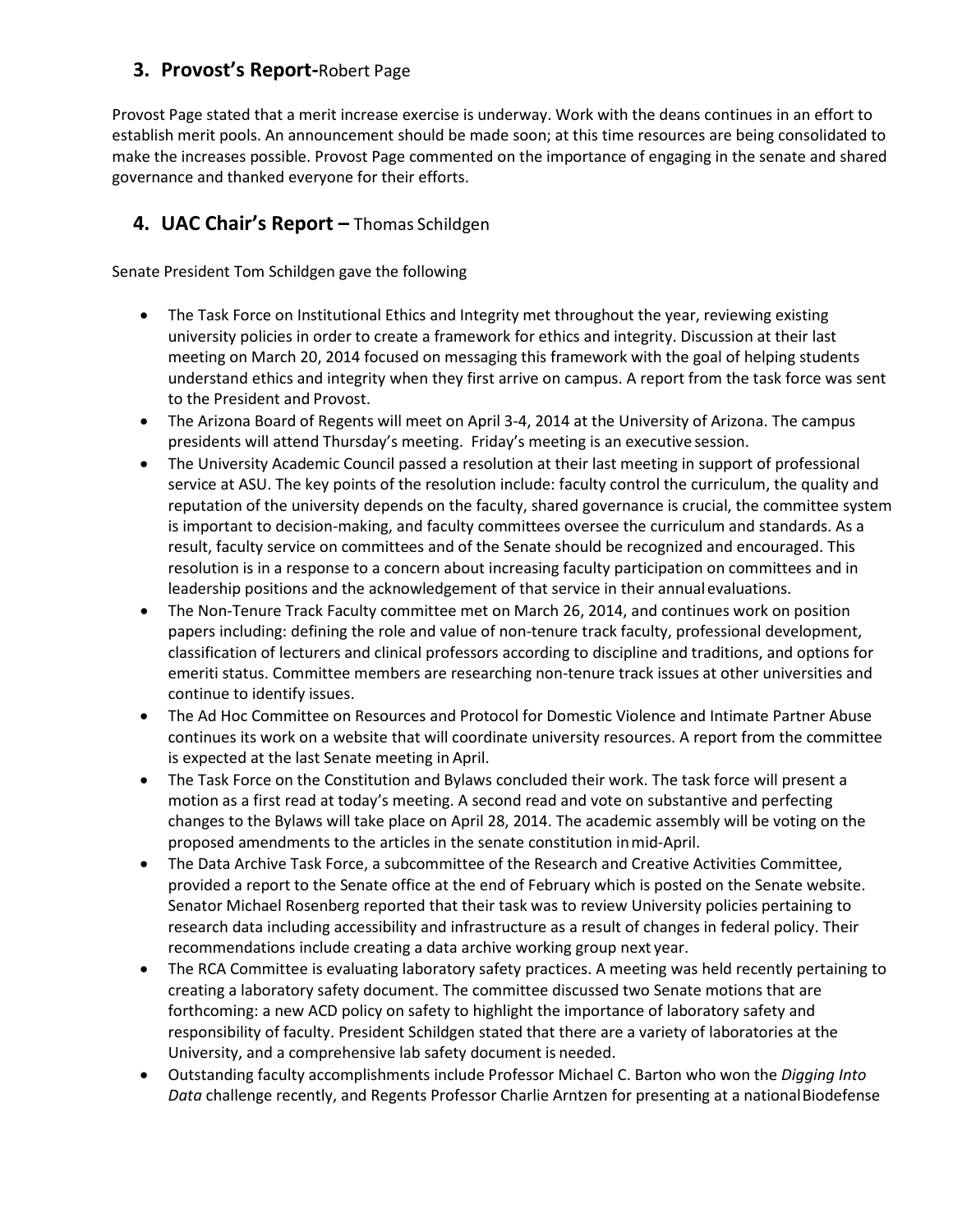meeting. The March Senator Spotlight features Dr. Audrey Beardsley of the Mary Lou Fulton Teachers College.

• President Schildgen presented demographics pertaining to the Senate. The majority of senators are tenure-track faculty in Tempe whereas the Downtown campus features several clinical professors. Of the senate overall, a 60/40 split by gender is apparent, however, gender varies by campus. For example, the majority of Tempe senators are male whereas at Downtown and West campus, the majority of senators are female.

## **5. Old Business**

#### **a. New course proposal consent agenda (1st read via e-mail on March 17, 2014)**

#### Senate **[Motion 2014-61](http://usenate.asu.edu/node/4924)** new course proposals

Senator Alpers suggested that three courses be pulled – IBC 620, IBC 670, IBC 724 , due to concern about consistent graduate level learning objectives and should be returned to the unit for revision.

**Final votes recorded 77 = yes 2 = no 4 = abstain Senate Motion 2014-61 was approved with the following courses removed IBC 620, IBC 670, IBC 724**

### **b. CAPC consent agenda**

- Senate **[Motion 2014-50](http://usenate.asu.edu/node/4905)** Request from the College of Health Solutions– for the establishment of a graduate degree – MS in Biomedical Diagnostics
- Senate **[Motion 2014-51](http://usenate.asu.edu/node/4906)** Request from the College of Health Solutions– for the establishment of an Academic Unit – International School of Biomedical Diagnostics
- Senate **[Motion 2014-52](http://usenate.asu.edu/node/4907)** Request from the College of Public Programs– School of Public Affairs/School of Community Resources and Development - for the establishment of an undergraduate certificate in – Leadership, Ethics and Service
- Senate **[Motion 2014-53](http://usenate.asu.edu/node/4908)** Request from the College of Public Programs–School of Criminology and Criminal Justice - for the establishment of a graduate certificate– CorrectionsManagement
- Senate **[Motion 2014-54](http://usenate.asu.edu/node/4909)** Request from the College of Public Programs–School of Criminology and Criminal Justice - for the establishment of a graduate certificate– Law EnforcementAdministration
- Senate **[Motion 2014-55](http://usenate.asu.edu/node/4910)** Request from the College of Public Programs– School of Public Affairs, School of Criminology and Criminal Justice - for the establishment of a graduate degree– MA in Emergency Management and Homeland Security
- Senate **[Motion 2014-56](http://usenate.asu.edu/node/4912)** Request from the College of Liberal Arts and Sciences Sanford School of Social and Family Dynamics – for the name change of a graduate degree From: PhD in Sociology – To: PhD in Sociological Inquiry
- Senate **[Motion 2014-57](http://usenate.asu.edu/node/4913)** Request from the College of Liberal Arts and Sciences School of Life Sciences for the name change of a graduate degree From: MS in Plant Biology – To: MS in Plant Biology and Conservation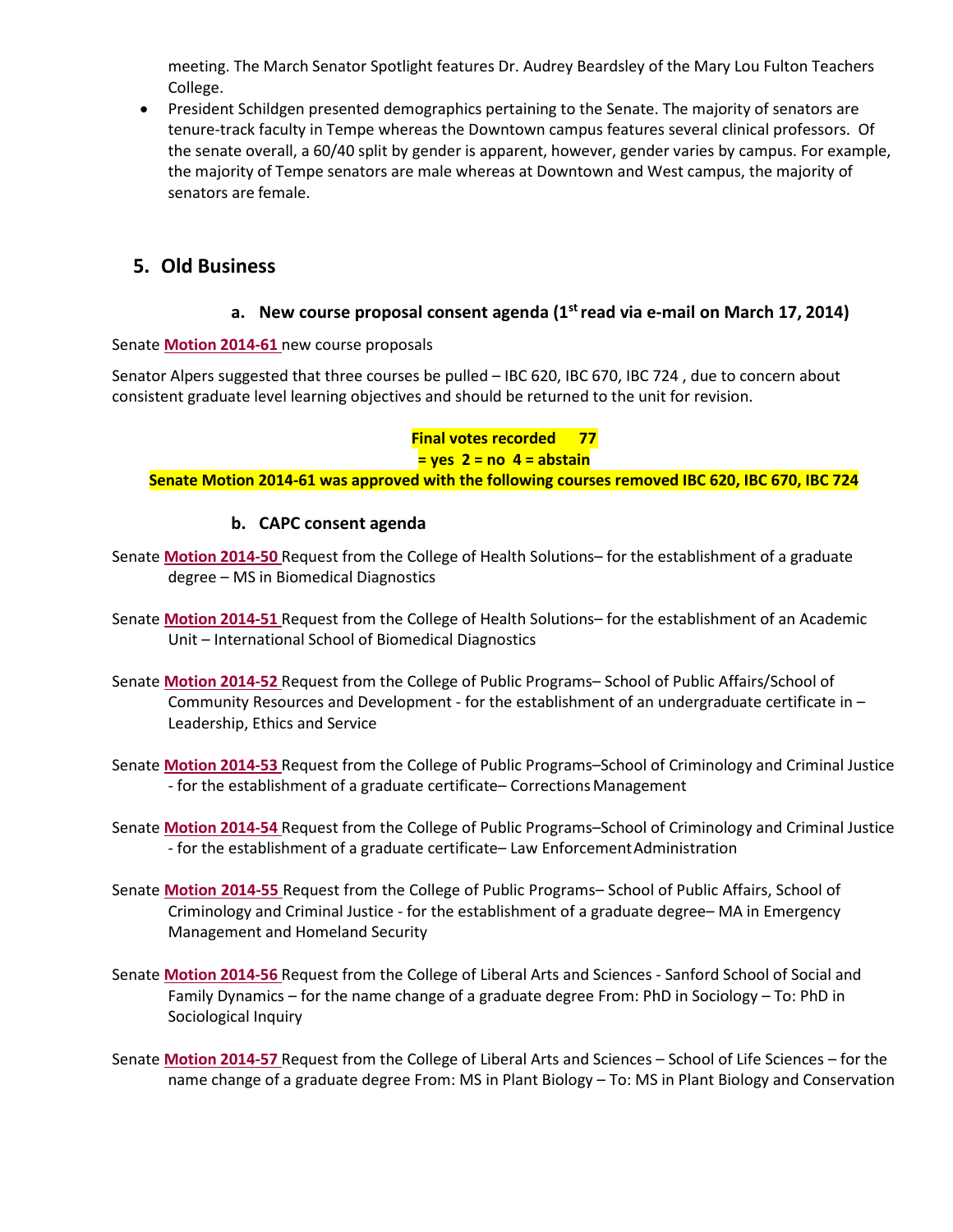Senate **[Motion 2014-58](http://usenate.asu.edu/node/4914)** Request from the College of Liberal Arts and Sciences – CLAS Dean's Office – Consortium of Science, Policy and Outcomes – for the name change of a graduate degree From: Professional Science Masters in Science and Technology Policy – To: Master of Science and Technology Policy

Senate **[Motion 2014-59](http://usenate.asu.edu/node/4915)** Request from the New College of Interdisciplinary Arts and Sciences – School of Humanities, Arts and Cultural Studies – for the establishment of an undergraduate degree – BA in Latin American Studies

> **Final votes recorded 70 = yes 5 = no 5 = abstain Senate Motions 2014-50-59 were approved**

#### **6. New Business**

#### **a. Committee Motions**

Senate **[Motion 2014-60](http://usenate.asu.edu/node/4926)** Amendments to the University Senate bylaws.

Constitution and Bylaws Task Force Chair El Hamel presented this motion as a first read.

#### **b. CAPC Motions**

- Senate **[Motion 2014-62](http://usenate.asu.edu/node/4927)** Request from the Mary Lou Fulton Teachers College– Educational Leadership and Innovation - for the disestablishment of a graduate degree – MEd in Educational Psychology
- Senate **[Motion 2014-63](http://usenate.asu.edu/node/4928)** Request from the College of Public Programs School of Public Affairs for the establishment of a graduate certificate – Emergency Management
- Senate **[Motion 2014-64](http://usenate.asu.edu/node/4929)** Request from the Mary Lou Fulton Teachers College Educational Leadership and Innovation– for the name change of a graduate degree From: MA in Social and Philosophical Foundations – To: MA in Educational Policy

CAPC Chair Eduardo Pagan presented these motions as a first read.

**Additional Information on each CAPC motion can be obtained by contacting the CAPC chair at [Eduardo.Pagan@asu.edu](mailto:Eduardo.Pagan@asu.edu) or going to the CAPC website and viewing the April 10, 2014 agenda[: click](https://provost.asu.edu/capc/agenda) [here](https://provost.asu.edu/capc/agenda)**

**Appendix A – CAPC Information Items**

### **7. Committee Reports:**

a. Constitution and Bylaws Task Force Report-Chouki El Hamel: Chair El Hamel indicated that the task force reviewed the Constitution and Bylaws to look for changes that might be needed since the last review in 2008. Changes to the articles of the Senate Constitution